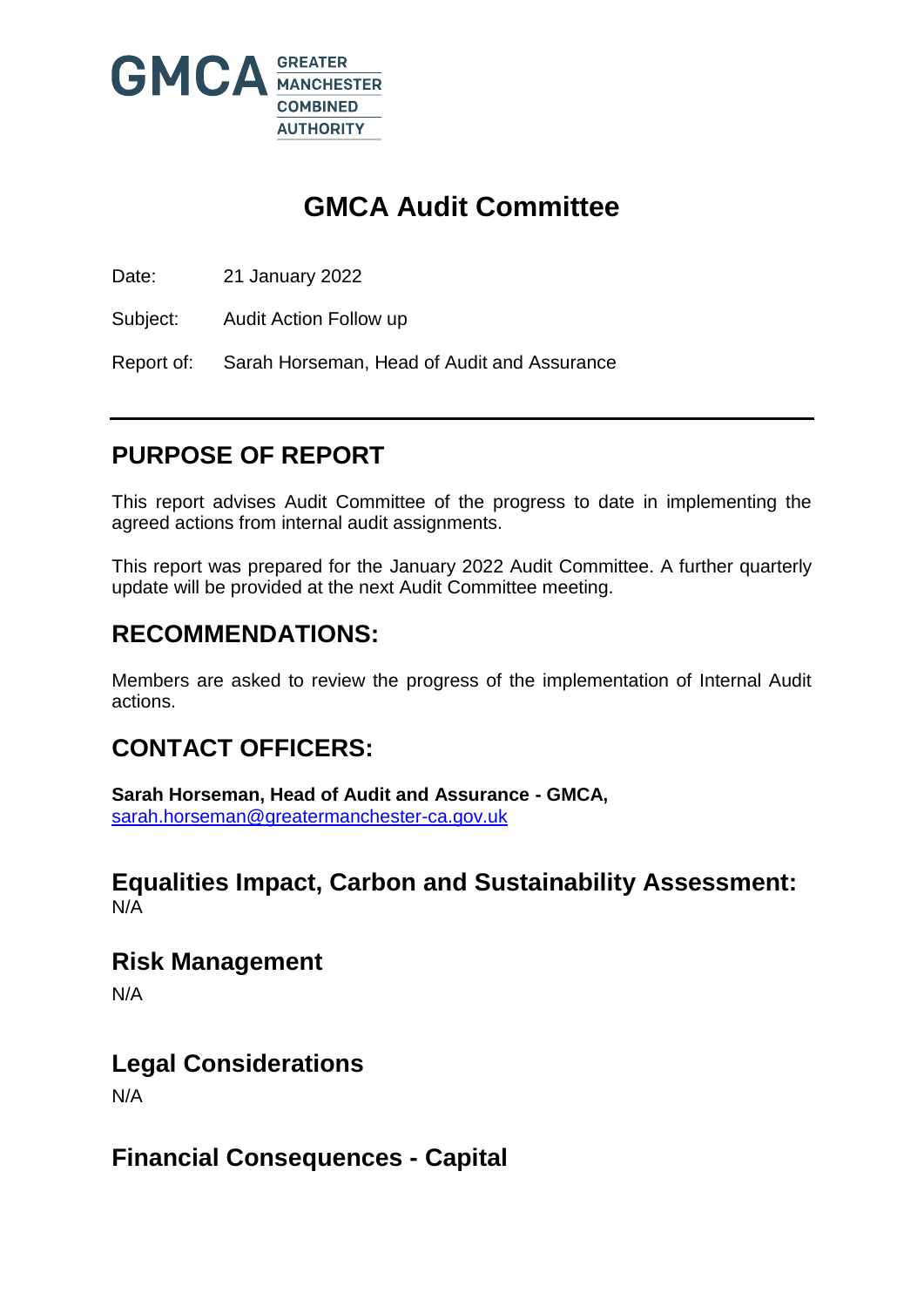# **Financial Consequences - Revenue**

N/A

Number of attachments included in the report:

# **BACKGROUND PAPERS:**

N/A

| <b>TRACKING/PROCESS</b>                                           |                                |  |           |
|-------------------------------------------------------------------|--------------------------------|--|-----------|
| Does this report relate to a major strategic decision, as set out |                                |  | <b>No</b> |
| in the GMCA Constitution                                          |                                |  |           |
|                                                                   |                                |  |           |
|                                                                   |                                |  |           |
| <b>EXEMPTION FROM CALL IN</b>                                     |                                |  |           |
| Are there any aspects in this report which                        |                                |  |           |
| means it should be considered to be                               |                                |  |           |
| exempt from call in by the relevant                               |                                |  |           |
| Scrutiny Committee on the grounds of                              |                                |  |           |
| urgency?                                                          |                                |  |           |
| <b>TfGMC</b>                                                      | <b>Overview &amp; Scrutiny</b> |  |           |
|                                                                   | Committee                      |  |           |
| N/A                                                               | N/A                            |  |           |

N/A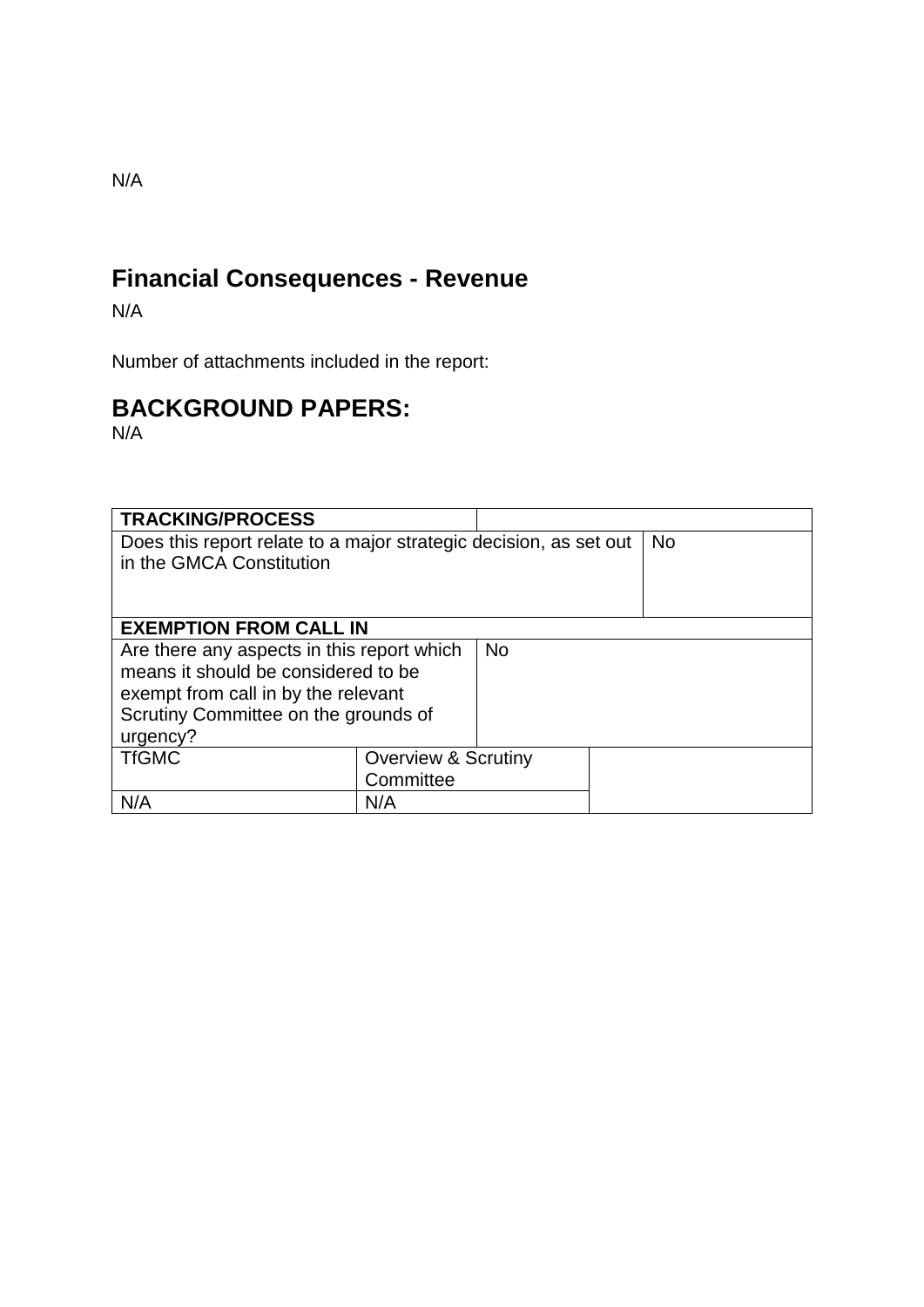### **1 Introduction**

- 1.1 The GMCA Internal Audit Plan comprises a range of audits agreed by Senior Leadership Team and Audit Committee. Each audit assignment concludes with the issue of an audit report and agreed actions for implementation. Each action has a named responsible officer and an agreed target implementation date.
- 1.2 Internal Audit has responsibility for the follow up of all audit actions and reporting to Audit Committee on progress made.
- 1.3 This report provides an overview on the latest position of Internal Audit actions which were outstanding prior to this meeting.

### **2 Agreed Process**

- 2.1 It is the responsibility of management to implement audit actions on time and provide updates for the tracker. To aid facilitation of this, Internal Audit maintains the action tracker which is shared with risk owners to capture updates on progress of outstanding actions.
- 2.2 GMCA Senior Leadership Team retains responsibility for overseeing the timely implementation of all audit actions and assessing the impact on risk.

#### **3 Current Status**

3.1 As at January 2022, 70% of audit actions due in the last 2 years have been implemented, against our target rate of 85%.

> This represents a slight fall from the Q2 position of 80% and is as a result of several new actions falling due during the period and the "dropping off" of 14 previously implemented actions from older audits (>2 years ago).

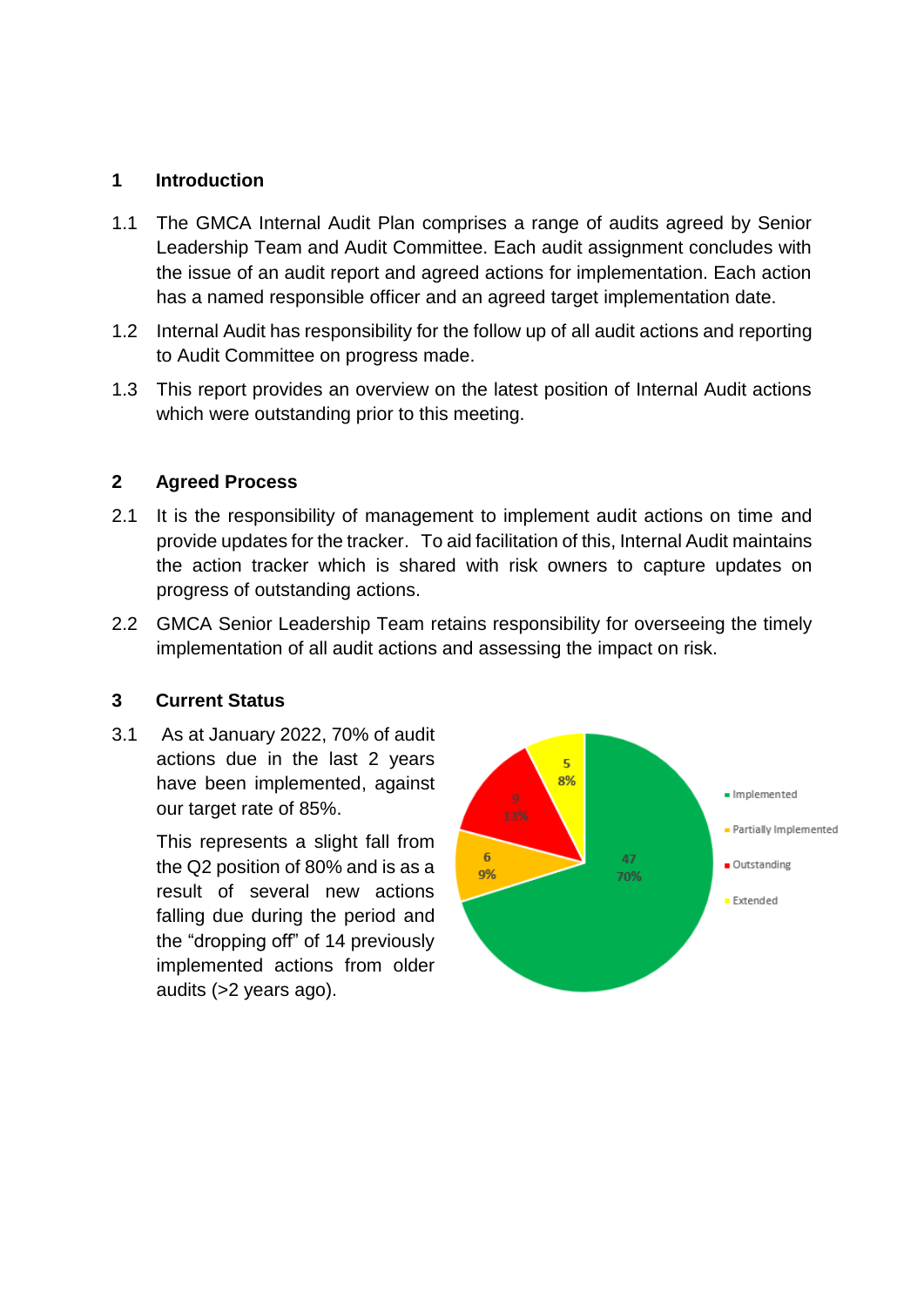

### 4.1 The chart below shows the status of implementation of audit actions by audit.

**4 Analysis of Audit Actions – by Audit**

- 4.2 The longstanding actions in relation to two reports (Employee Expenses and Car User and Mileage) are nearing completion. The policies received approval from GMFRS Exec Board on 11 January 2022 and will be submitted to the Joint Trades Union Meeting later this month. Following this, Management can commence roll out of these policies across GMFRS
- 4.3 Several actions have been extended to take account of revised implementation timescales. These relate to five actions from the Fleet Management and Maintenance Audit which were reported to Committee in September 2021 and three actions from the Performance Management Reporting Framework audit. The planned re-launch of the revised Greater Manchester Strategy, Corporate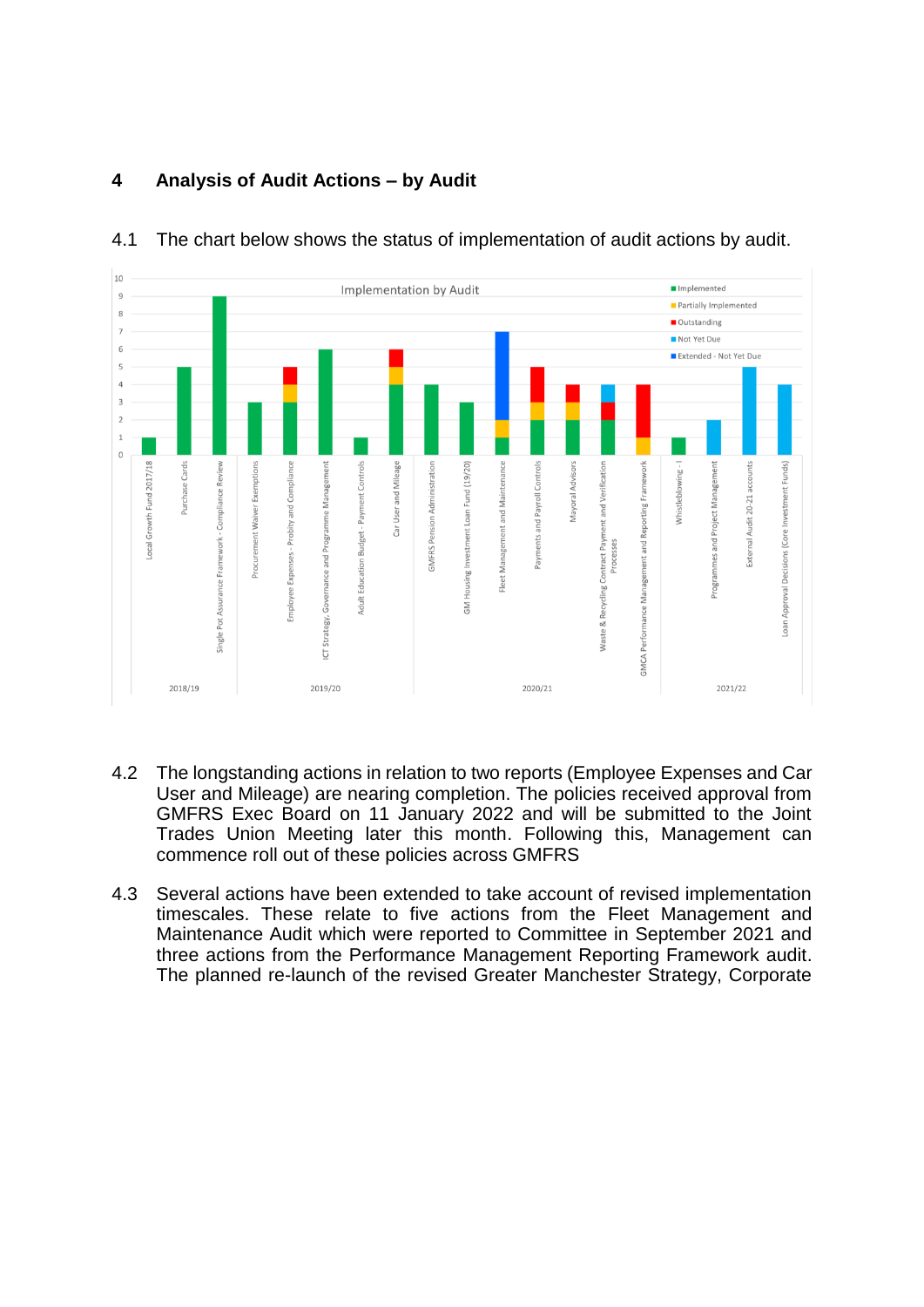Plan and Business Plans have been postponed to February 2022 due to Covid-19 pressures which will delay implementation of these.

- 4.4 Where due dates have been extended these actions are shown in the table and we will continue to monitor progress on these and report to audit committee when these become due.
- 4.5 Details of outstanding and partially implemented actions and responses on progress have been included at **Appendix A** to allow Members opportunity to consider these.

#### **5 Analysis of Audit Actions – by Risk Rating**

.

5.1 The table below shows the status of audit actions by the risk rating of the associated audit finding.

| <b>Action Status</b> | <b>Total</b> | <b>Critical</b><br>(Major) | High<br>(Significant) | <b>Medium</b><br>(Moderate) | Low<br>(Minor) |
|----------------------|--------------|----------------------------|-----------------------|-----------------------------|----------------|
| Implemented          | 47           | 2                          | 15                    | 25                          | 5              |
| Partially            |              |                            |                       |                             |                |
| Implemented          | 6            | $\mathcal{P}$              |                       | 2                           |                |
| Outstanding          | 9            |                            |                       |                             | 2              |
| Not Yet Due          | 12           |                            |                       | 5                           |                |
| Extended - Not Yet   |              |                            |                       |                             |                |
| Due                  | 5            |                            |                       | 3                           |                |
| <b>Total</b>         | 79           |                            | 20                    | 39                          | 16             |

- 5.2 The number of actions being tracked this quarter has reduced as we have removed all implemented actions where the target date was over 2 years old. This will help to provide a stable comparison of implementation rates across periods going forward.
- 5.3 Actions that are over 2 years old but have not been fully implemented will not be removed from the tracker until the actions have been completed and reported on.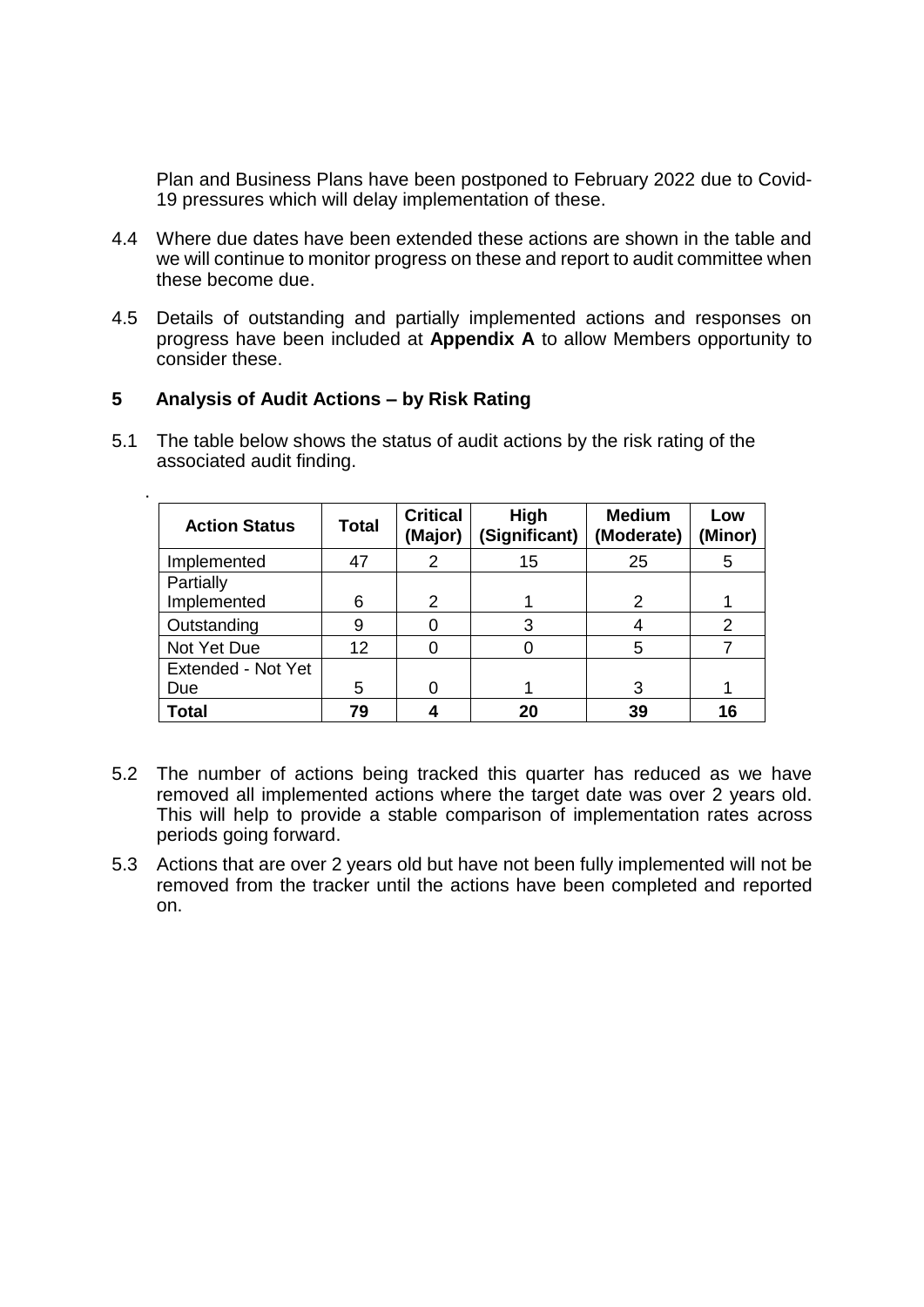### **Status of Overdue Actions at January 2022**

| <b>Audit Title.</b>                                                | <b>Risk</b><br>Rating | Audit Finding and Agreed Management Action (Summarised<br>version from Audit Report)                                                                                                                                                                                                                                                                                                                                | <b>Target</b><br><b>Date</b> | Responsible<br><b>Officer</b>      | <b>Internal Audit</b><br>Implementati<br>on Status | <b>Audit Committee Update</b><br>(Jan 2022)                                                                                                                                                                                                                                                                                                                                                                                                                                                                                                                                                                                                                                                                                 |
|--------------------------------------------------------------------|-----------------------|---------------------------------------------------------------------------------------------------------------------------------------------------------------------------------------------------------------------------------------------------------------------------------------------------------------------------------------------------------------------------------------------------------------------|------------------------------|------------------------------------|----------------------------------------------------|-----------------------------------------------------------------------------------------------------------------------------------------------------------------------------------------------------------------------------------------------------------------------------------------------------------------------------------------------------------------------------------------------------------------------------------------------------------------------------------------------------------------------------------------------------------------------------------------------------------------------------------------------------------------------------------------------------------------------------|
| Employee<br>Expenses -<br>Probity and<br>Compliance<br>(July 2019) | Major                 | <b>Audit Finding</b><br>Policy and Procedures: The priority should be the establishment<br>and roll out the HR policy framework for employee expenses, car<br>user mileage and other related policies including purchase cards.<br>This will require consultation and clearance with the Trades<br>Unions.<br><b>Management Action</b><br>Actions will be the responsibility of the Payroll and Pensions<br>Manager | March<br>2020                | Payroll and<br>Pensions<br>Manager | Partially<br>implemented                           | For non-uniformed staff, the<br>green/red book "GMCA<br>Travel, Mileage and<br>Expenses Policy" was<br>launched in January 2021<br>and is published on the<br>intranet. COMPLETED.<br>The Grey / Gold book policy<br>was initially launched 11th<br>May however it was<br>temporarily withdrawn due<br>to an issue over insurance<br>cover for those on detached<br>duties.<br>Separate Insurance Cover<br>for detached duties has<br>been purchased and the<br>policy has been updated to<br>reflect this.<br>The revised policy was<br>submitted to GMFRS Exec<br>Board for approval on 11<br>January 2022 and will go to<br>the Joint Trade Union<br>Meeting on 20 January 2022<br>for approval prior to<br>publication. |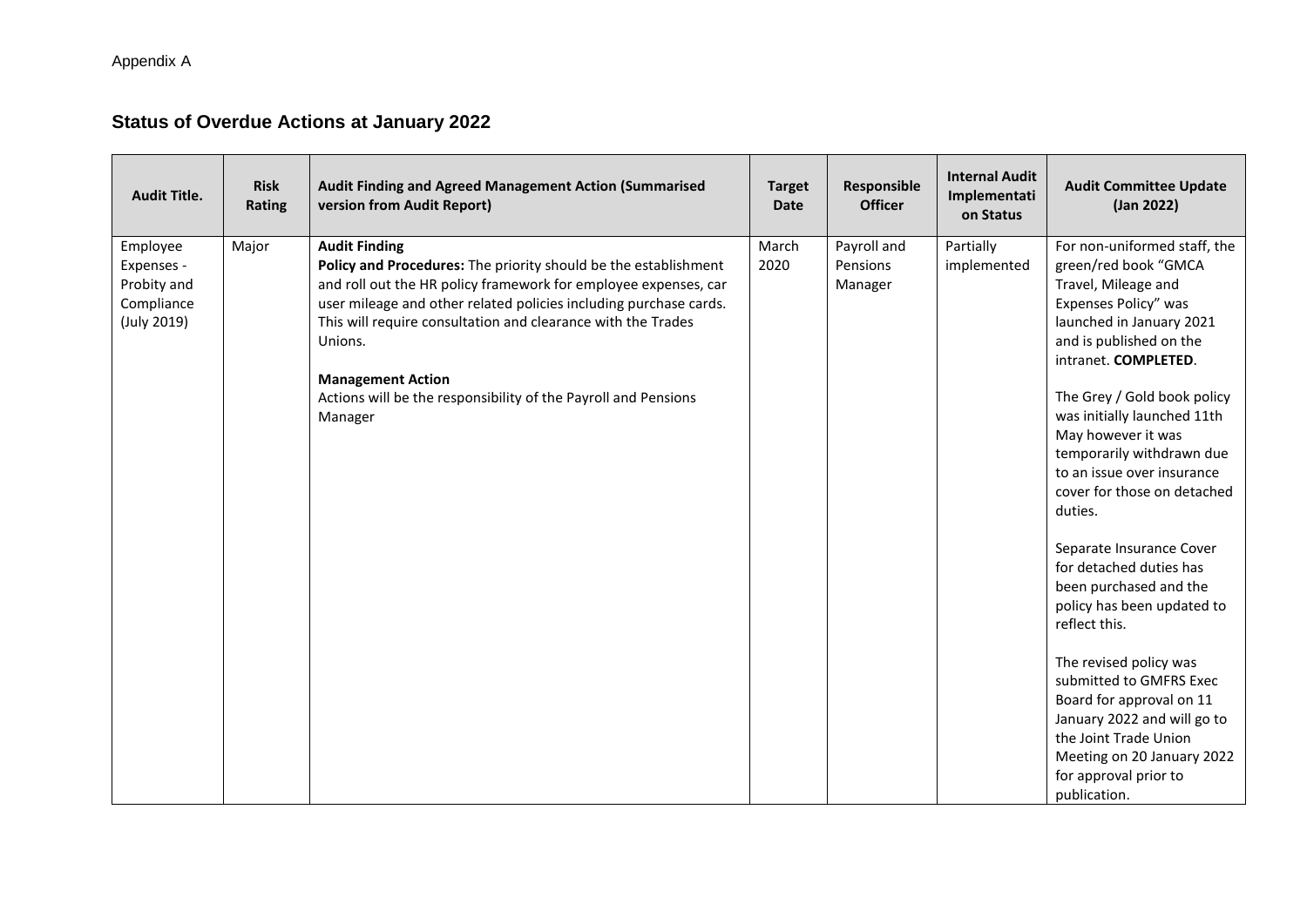| <b>Audit Title.</b>                                                | <b>Risk</b><br>Rating | <b>Audit Finding and Agreed Management Action (Summarised</b><br>version from Audit Report)                                                                                                                                                                                                                                                                        | <b>Target</b><br><b>Date</b> | Responsible<br><b>Officer</b>      | <b>Internal Audit</b><br>Implementati<br>on Status | <b>Audit Committee Update</b><br>(Jan 2022)                                                                                                                                                                                                                                                                                                                                                                                                                                                                                                                                                                       |
|--------------------------------------------------------------------|-----------------------|--------------------------------------------------------------------------------------------------------------------------------------------------------------------------------------------------------------------------------------------------------------------------------------------------------------------------------------------------------------------|------------------------------|------------------------------------|----------------------------------------------------|-------------------------------------------------------------------------------------------------------------------------------------------------------------------------------------------------------------------------------------------------------------------------------------------------------------------------------------------------------------------------------------------------------------------------------------------------------------------------------------------------------------------------------------------------------------------------------------------------------------------|
| Employee<br>Expenses -<br>Probity and<br>Compliance<br>(July 2019) | Minor                 | <b>Audit Finding</b><br>VAT: Consideration should be given to the process for reclaiming<br>VAT on relevant VAT expense claim transactions.<br><b>Management Action</b><br>Agreed                                                                                                                                                                                  | March<br>2020                | Payroll and<br>Pensions<br>Manager | Outstanding                                        | In the expenses audit it was<br>identified that GMCA do not<br>routinely claim VAT back on<br>expenses because<br>historically there was<br>insufficient supporting<br>evidence from expense<br>claims to do so. Following<br>the introduction of the on-<br>line expenses system the<br>payroll and finance teams<br>will now work to establish a<br>process for facilitating VAT<br>reclaims. The action was<br>agreed that the proposed<br>process for reclaiming VAT<br>will be reviewed once the<br>policies for claiming<br>expenses had been finalised.<br>This will be completed by<br>end of March 2022. |
| Car User and<br>Mileage (June<br>2020)                             | Major                 | <b>Audit Finding</b><br>Policies and Procedures: The priority should be the agreement<br>and roll out of a single, up to date GMCA Car User Mileage Policy<br>and procedural framework.<br><b>Management Action</b><br>An Employee Travel, Mileage & Expenses Policy which details<br>claims which can be made through Payroll, to be drafted for<br>consultation. | June<br>2020                 | Payroll and<br>Pensions<br>Manager | Partially<br>implemented                           | See previous comments on<br>policy approval and roll out.                                                                                                                                                                                                                                                                                                                                                                                                                                                                                                                                                         |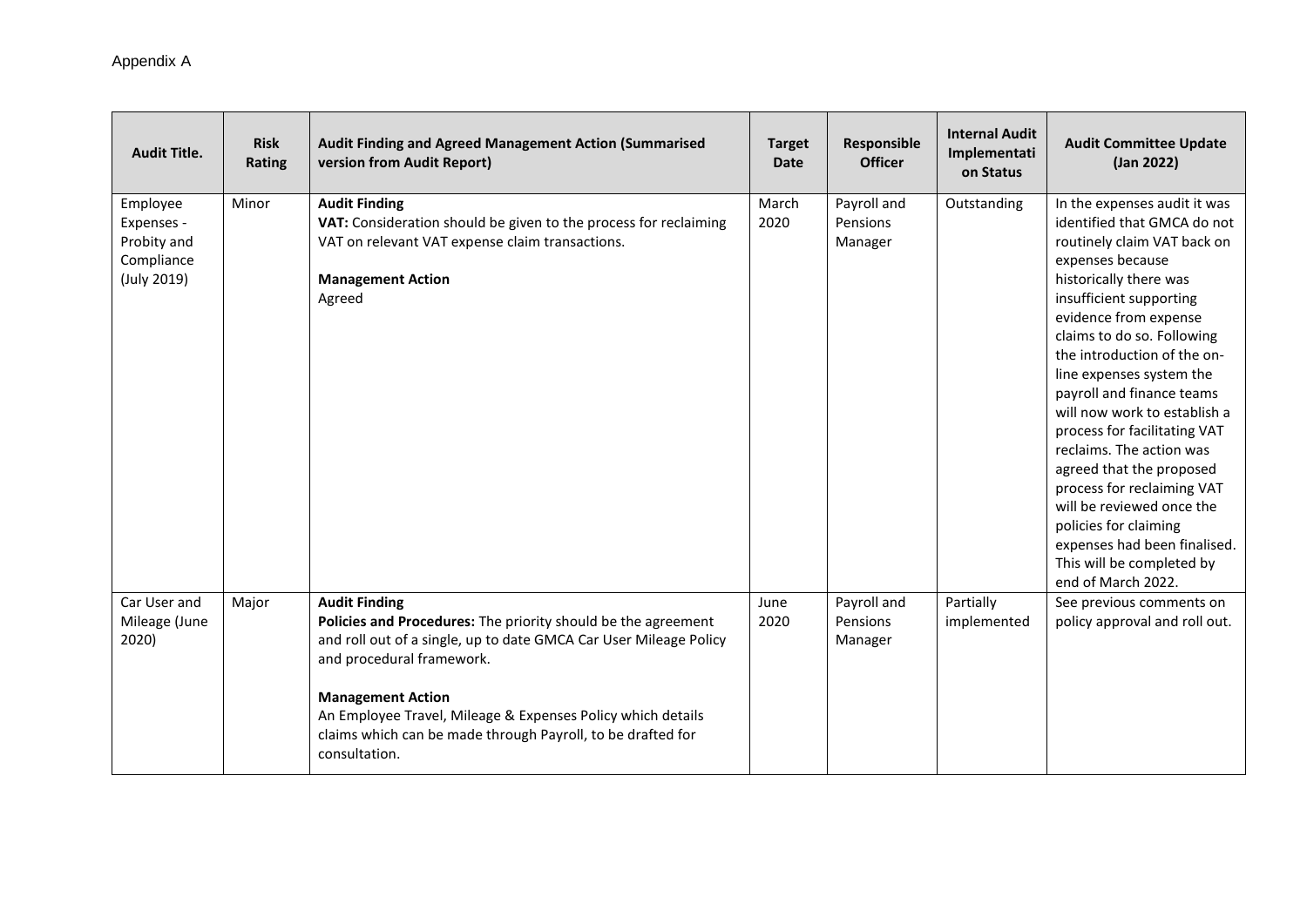| <b>Audit Title.</b>                                 | <b>Risk</b><br>Rating | <b>Audit Finding and Agreed Management Action (Summarised</b><br>version from Audit Report)                                                                                                                                                                                                                                                                                                                                                                                                                                                                                                                                                                                                                                                                                                                                                                                                                         | <b>Target</b><br><b>Date</b> | Responsible<br><b>Officer</b>                                                                          | <b>Internal Audit</b><br>Implementati<br>on Status | <b>Audit Committee Update</b><br>(Jan 2022)                                                                                                                                                                                                                                                                                                                                                                                                                                                     |
|-----------------------------------------------------|-----------------------|---------------------------------------------------------------------------------------------------------------------------------------------------------------------------------------------------------------------------------------------------------------------------------------------------------------------------------------------------------------------------------------------------------------------------------------------------------------------------------------------------------------------------------------------------------------------------------------------------------------------------------------------------------------------------------------------------------------------------------------------------------------------------------------------------------------------------------------------------------------------------------------------------------------------|------------------------------|--------------------------------------------------------------------------------------------------------|----------------------------------------------------|-------------------------------------------------------------------------------------------------------------------------------------------------------------------------------------------------------------------------------------------------------------------------------------------------------------------------------------------------------------------------------------------------------------------------------------------------------------------------------------------------|
| Payments and<br>Payroll<br>Controls (April<br>2021) | Medium                | <b>Audit Finding</b><br><b>GMFRS Cheque Book Account: A cheque book Fire imprest</b><br>account is used, but controls over the use of this account require<br>review.<br><b>Management Action</b><br>The cheque book account will be closed, unless there is a business<br>need for the continued operation of this account. The decision to<br>close the account or not should consider alternative payment<br>routes and processes for any 'miscellaneous' payments types for<br>which the account is ordinarily used which don't fit existing<br>creditor or employee expenses payment procedures.                                                                                                                                                                                                                                                                                                               | June<br>2021                 | Head of<br>Finance<br>(Management<br>Accountancy)<br>& Associate<br>Partner,<br>Transaction<br>Finance | Outstanding                                        | There has been no cheque<br>activity since the start of the<br>financial year. Management<br>are seeking to close this<br>account by April 2022.                                                                                                                                                                                                                                                                                                                                                |
| Payments and<br>Payroll<br>Controls (April<br>2021) | Medium                | <b>Audit Findings</b><br>Retrospective Purchase Orders: Up to a quarter of the 'supported<br>payments' made during the period tested were paid against a<br>retrospective purchase order, including a number of aged invoices<br>up to 12 months old.<br><b>Management Action</b><br>Further control measures are required to reduce the number of<br>instances of unsupported payments and raising of retrospective<br>purchase orders for supplies of works, goods, and services.<br>Measures should include:<br>Publicising the GMCA No Po No Pay policy<br>$\bullet$<br>verbal orders are not acceptable and there is a requirement to<br>$\bullet$<br>issue a PO at the point of ordering.<br>Exchequer Services to continue to reject payment of invoices<br>$\bullet$<br>without valid Purchase Orders.<br>Regularly report on organisational performance as part of<br>$\bullet$<br>Finance/Exchequer KPIs. | Septemb<br>er 2021           | Deputy<br>Treasurer &<br>Head of<br>Finance<br>(Corporate &<br>Technical)                              | Outstanding                                        | <b>Exchequer Services continue</b><br>to reject invoices without a<br>purchase order and to<br>publicise the no PO no pay<br>policy.<br>The team is currently<br>considering the best way to<br>push this message out to<br>the wider organisation and<br>how best to monitor the<br>success of the messaging. It<br>is thought that initially<br>targeted training could be<br>the best approach and as<br>such work is beginning with<br>the systems team over how<br>to extract the relevant |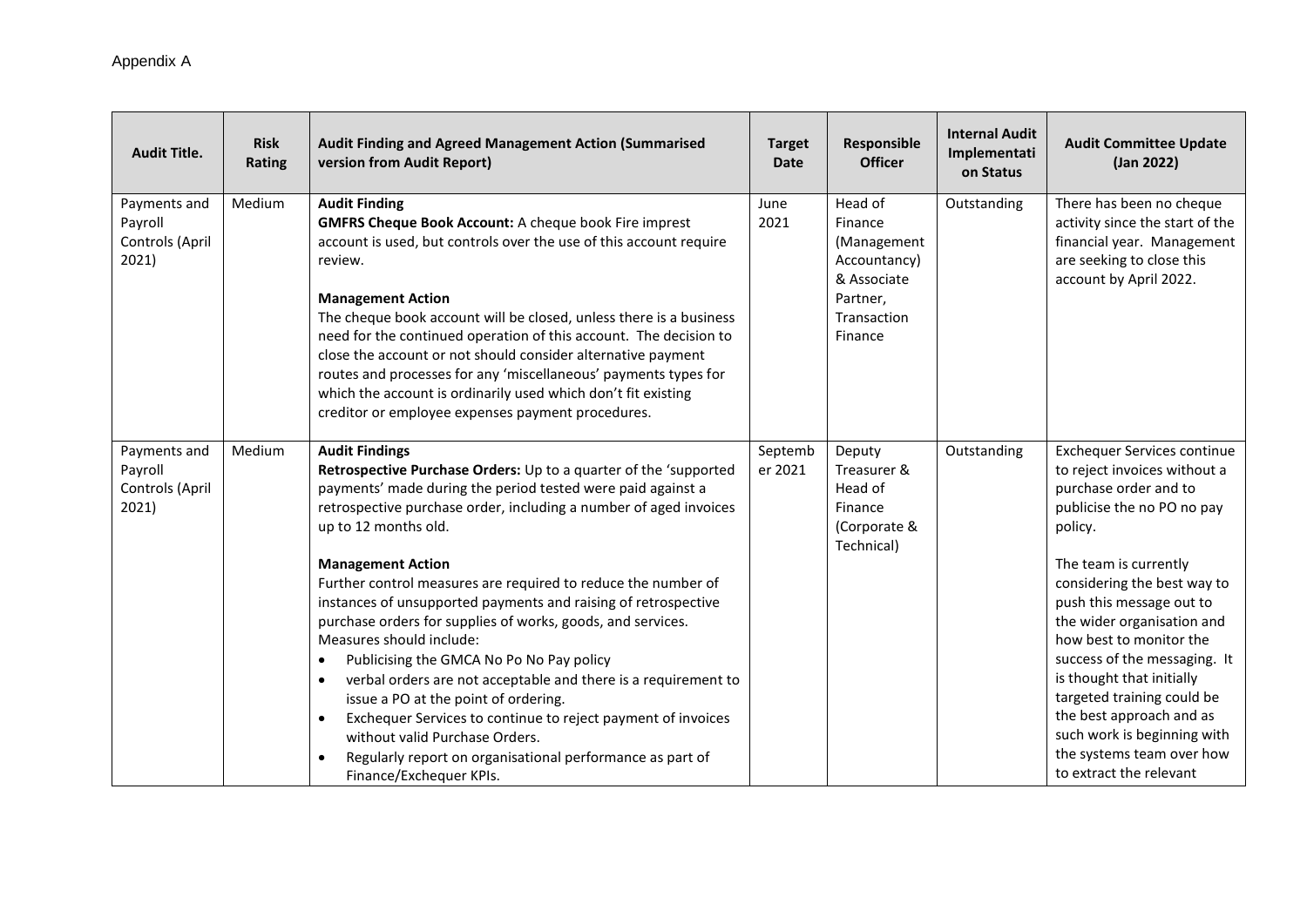| <b>Audit Title.</b>      | <b>Risk</b><br><b>Rating</b> | Audit Finding and Agreed Management Action (Summarised<br>version from Audit Report)                                               | <b>Target</b><br><b>Date</b> | Responsible<br><b>Officer</b> | <b>Internal Audit</b><br>Implementati<br>on Status | <b>Audit Committee Update</b><br>(Jan 2022)  |
|--------------------------|------------------------------|------------------------------------------------------------------------------------------------------------------------------------|------------------------------|-------------------------------|----------------------------------------------------|----------------------------------------------|
|                          |                              | Carry out further analysis to identify any Directorates causing<br>concern.                                                        |                              |                               |                                                    | information from the<br>system.              |
| Payments and             | Low                          | <b>Audit Finding</b>                                                                                                               | Septemb                      | Associate                     | Partially                                          | The Exchequer Team                           |
| Payroll                  |                              | Risk of duplicate payments: There are several controls to consider                                                                 | er 2021                      | Partner,                      | Implemented                                        | undertake several                            |
| Controls (April<br>2021) |                              | reducing the likelihood of duplicate payments occurring or<br>increase the likelihood of detection.                                |                              | Transaction<br>Finance        |                                                    | automated and manual<br>checks for duplicate |
|                          |                              |                                                                                                                                    |                              |                               |                                                    | payments on a regular basis.                 |
|                          |                              | <b>Management Action</b>                                                                                                           |                              |                               |                                                    | Exchequer Manager is                         |
|                          |                              | Supplier Masterfile: Regular cleansing of the supplier Masterfile                                                                  |                              |                               |                                                    | liaising with the systems                    |
|                          |                              | will be carried out to remove any duplicated or obsolete supplier                                                                  |                              |                               |                                                    | team to identify the option                  |
|                          |                              | IDs or those not used for an extended period (e.g. +12months).                                                                     |                              |                               |                                                    | of enhanced duplicate<br>payment reports.    |
|                          |                              | Grant Payments: There should be a consistent methodology for                                                                       |                              |                               |                                                    |                                              |
|                          |                              | referencing grant payments within BWO. This should include                                                                         |                              |                               |                                                    | Work in cleansing the                        |
|                          |                              | period/year.                                                                                                                       |                              |                               |                                                    | supplier database is                         |
|                          |                              |                                                                                                                                    |                              |                               |                                                    | ongoing.                                     |
|                          |                              | Invoice Input: Ensuring invoice references are correctly input<br>including consistent process for grant invoices, supplier credit |                              |                               |                                                    | <b>Exchequer Services continue</b>           |
|                          |                              | notes and supplier invoices within BWO.                                                                                            |                              |                               |                                                    | to reject invoices without a                 |
|                          |                              |                                                                                                                                    |                              |                               |                                                    | purchase order and to                        |
|                          |                              | Duplicate Payment Detection: In addition to the existing                                                                           |                              |                               |                                                    | publicise the no PO no pay                   |
|                          |                              | automated duplicate payment reports within BWO, and those                                                                          |                              |                               |                                                    | policy.                                      |
|                          |                              | conducted through the National Fraud Initiative data matching                                                                      |                              |                               |                                                    |                                              |
|                          |                              | exercise, the finance team will consider other opportunities for                                                                   |                              |                               |                                                    | The Exchequer Manager and                    |
|                          |                              | enhanced duplicate payment data matching.                                                                                          |                              |                               |                                                    | Finance Manager are                          |
|                          |                              |                                                                                                                                    |                              |                               |                                                    | currently looking at how to                  |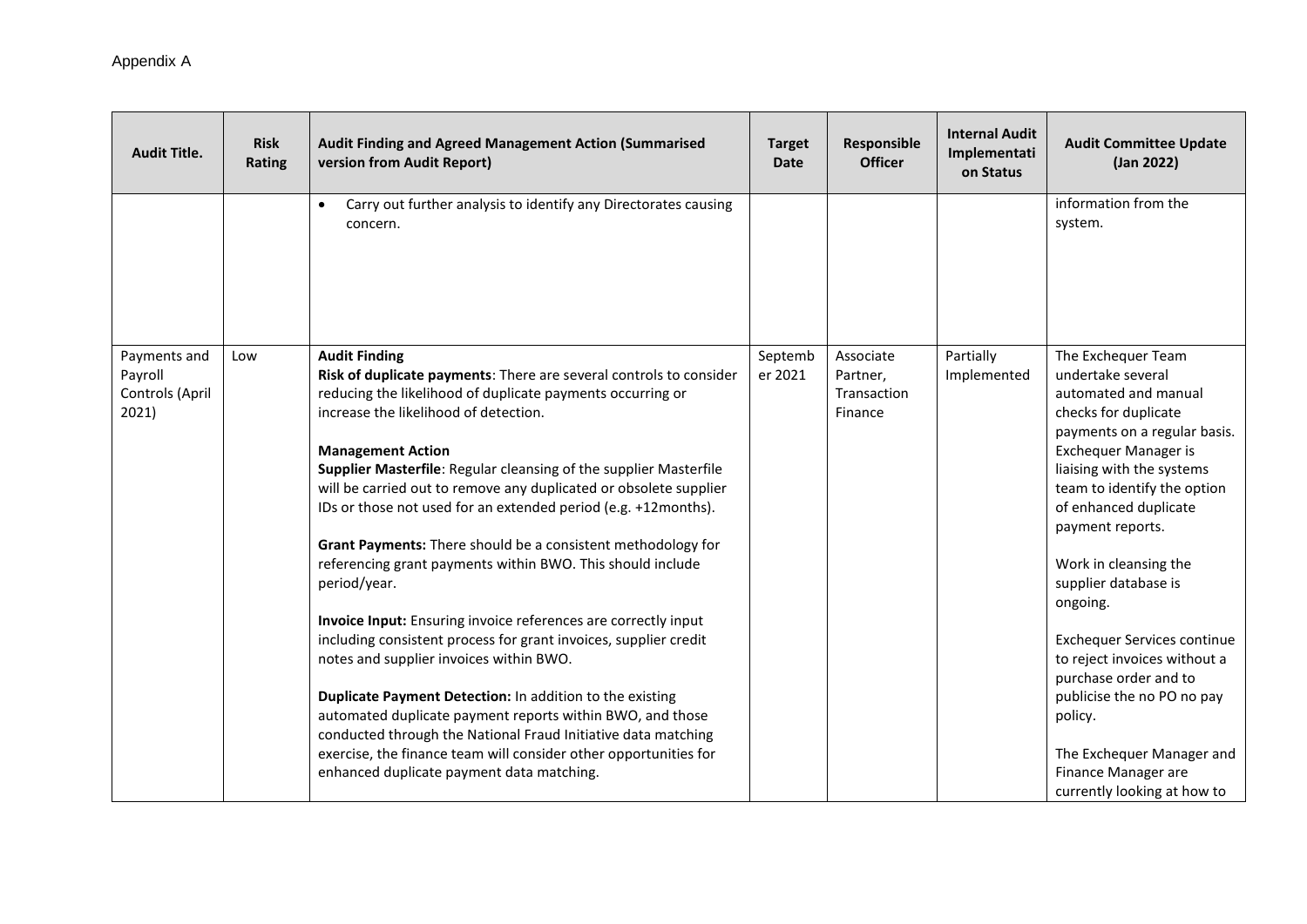| <b>Audit Title.</b>                                                                         | <b>Risk</b><br>Rating | Audit Finding and Agreed Management Action (Summarised<br>version from Audit Report)                                                                                                                                                                                                                                                                                                               | <b>Target</b><br><b>Date</b> | Responsible<br><b>Officer</b>                                 | <b>Internal Audit</b><br>Implementati<br>on Status | <b>Audit Committee Update</b><br>(Jan 2022)                                                                                                                                                                                                                                                                     |
|---------------------------------------------------------------------------------------------|-----------------------|----------------------------------------------------------------------------------------------------------------------------------------------------------------------------------------------------------------------------------------------------------------------------------------------------------------------------------------------------------------------------------------------------|------------------------------|---------------------------------------------------------------|----------------------------------------------------|-----------------------------------------------------------------------------------------------------------------------------------------------------------------------------------------------------------------------------------------------------------------------------------------------------------------|
|                                                                                             |                       |                                                                                                                                                                                                                                                                                                                                                                                                    |                              |                                                               |                                                    | best communicate that<br>retrospective purchase<br>orders should not be used,<br>and orders should be raised<br>in advance. As part of this<br>they are also looking at how<br>the system can report on<br>who is raising retrospective<br>orders and whether<br>targeted training would be<br>more beneficial. |
| Waste &<br>Recycling<br>Contract<br>Payment and<br>Verification<br>Processes<br>(June 2021) | Low                   | <b>Audit Finding</b><br>Verification checks are not undertaken on the percentage<br>recycling rates provided by Suez and used in the payment<br>mechanism.<br><b>Management Action</b>                                                                                                                                                                                                             | 31/10/21                     | Justin Lomas /<br><b>Richard Booth</b><br>/ Simon<br>Ashworth | Outstanding                                        | Awaiting confirmation that<br>the action has been<br>implemented.                                                                                                                                                                                                                                               |
|                                                                                             |                       | a) Waste Contract Team to liaise with Suez to determine the<br>level of documentary evidence to be provided to<br>corroborate the accuracy of figures included in the billing<br>calculations.<br>b) Waste Contract and Finance teams to agree a process for<br>checking and verifying these figures going forward. This<br>should include a 'reasonableness' check on acceptable<br>fluctuations. |                              |                                                               |                                                    |                                                                                                                                                                                                                                                                                                                 |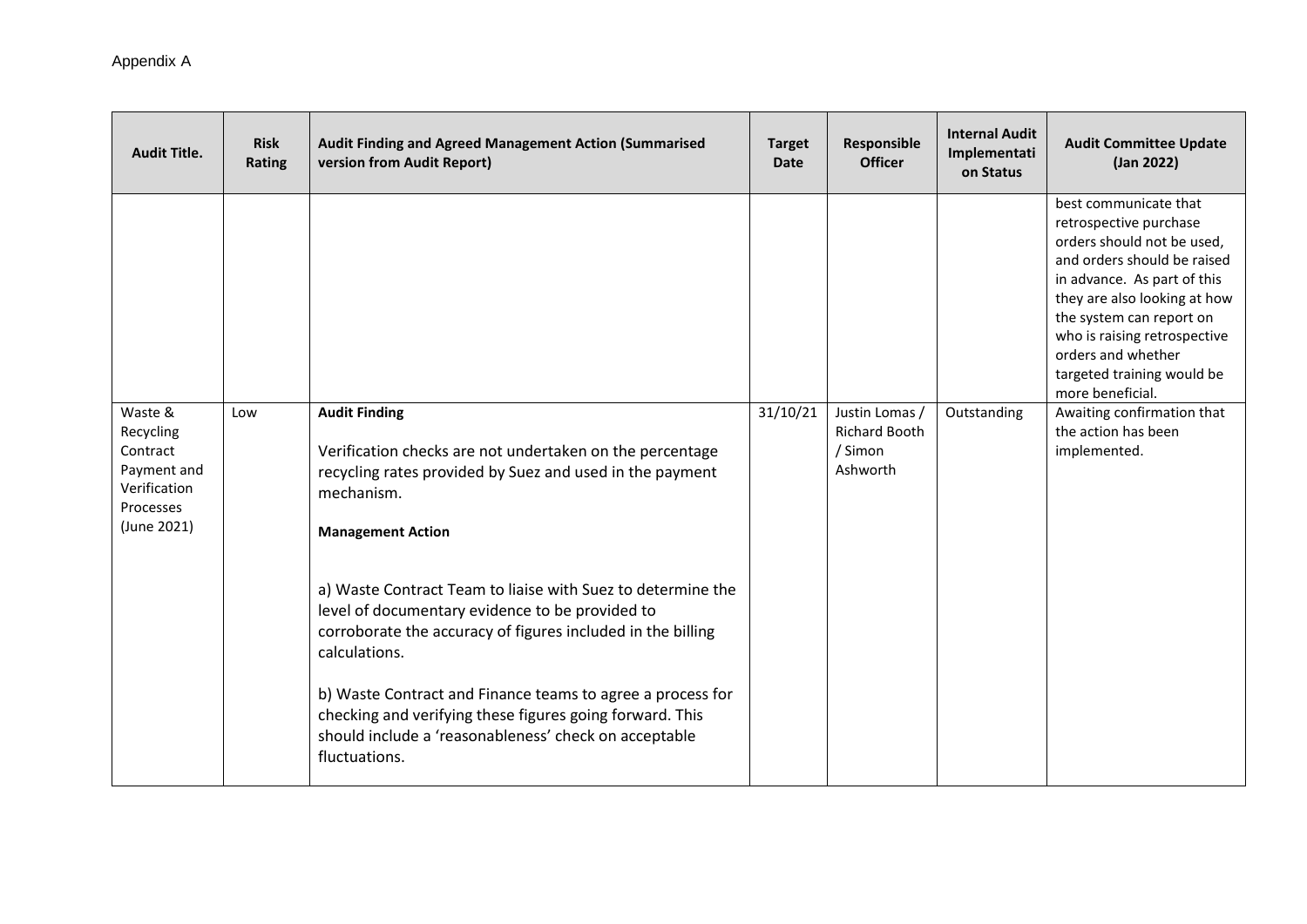| <b>Audit Title.</b>                                       | <b>Risk</b><br><b>Rating</b> | Audit Finding and Agreed Management Action (Summarised<br>version from Audit Report)                                                                                                                                                                                                                                                                                                                                                                                                                                                                                                                                                                                   | <b>Target</b><br><b>Date</b> | Responsible<br><b>Officer</b>                     | <b>Internal Audit</b><br>Implementati<br>on Status | <b>Audit Committee Update</b><br>(Jan 2022)                                                                                                                                                                                                                                                                                                                                                                                                                                      |
|-----------------------------------------------------------|------------------------------|------------------------------------------------------------------------------------------------------------------------------------------------------------------------------------------------------------------------------------------------------------------------------------------------------------------------------------------------------------------------------------------------------------------------------------------------------------------------------------------------------------------------------------------------------------------------------------------------------------------------------------------------------------------------|------------------------------|---------------------------------------------------|----------------------------------------------------|----------------------------------------------------------------------------------------------------------------------------------------------------------------------------------------------------------------------------------------------------------------------------------------------------------------------------------------------------------------------------------------------------------------------------------------------------------------------------------|
| Fleet<br>Management<br>and<br>Maintenance<br>(April 2021) | Medium                       | <b>Audit Finding</b><br>Service Maintenance Charges & Budget Monitoring: The process<br>for allocating and apportioning costs aligned to budgets should be<br>reviewed.<br><b>Management Action</b><br>A full review of the mechanism for the charging and recharging of<br>vehicle and equipment maintenance costs will be carried out. This<br>will include consideration of the following:<br>GMFRS Internal recharging mechanism,<br>$\bullet$<br>Apportionment calculations for labour and overheads charged<br>$\bullet$<br>to budgets,<br>Staff timesheets and hourly rates charged,<br>$\bullet$<br>Budget allocations, monitoring and reporting.<br>$\bullet$ | Septemb<br>er 2021           | Head of<br>Finance<br>(Management<br>Accountancy) | Partially<br>Implemented                           | The recharges that have<br>taken place for the current<br>financial year have been<br>reviewed and the Finance<br>Team do not believe that<br>the current system adds<br>value, as such the<br>transactions have been<br>reversed and action is<br>underway to cease all<br>further recharges. Budgets<br>will need to be realigned to<br>account for the centralising<br>of costs going forward but it<br>is felt this will provide more<br>accountability over fleet<br>costs. |
| Mayoral<br>Advisors<br>(June21)                           | High                         | <b>Audit Finding</b><br>The governance arrangements over Mayoral Advisors is informal<br>and inconsistent<br><b>Management Action</b><br>In line with the recommendations of the Strategy and Policy Team's<br>discussion paper, a set of principles and protocols for the operation<br>of Mayoral Advisors will be established, including at a minimum: a<br>role description, clearly defined expectations, declarations of<br>interest, gifts and hospitality recording, terms of office, and<br>progress / activity reporting requirements.<br>How the Advisor works within the governance structure of GMCA<br>will also be clearly defined.                      | 30 Sept<br>2021              | Andrew<br>Lightfoot,<br>Deputy Chief<br>Executive | Implemented<br>(subject to<br>verification)        | All Advisor appointments<br>will be considered and<br>approved by the GMCA<br>Resources Committee going<br>forward. LGBTQ+ Mayoral<br>Advisor contract extension<br>submitted to Resources<br>Committee in Dec 2021.<br>Awaiting confirmation of<br>contract status for each of<br>the Mayoral Advisors.                                                                                                                                                                         |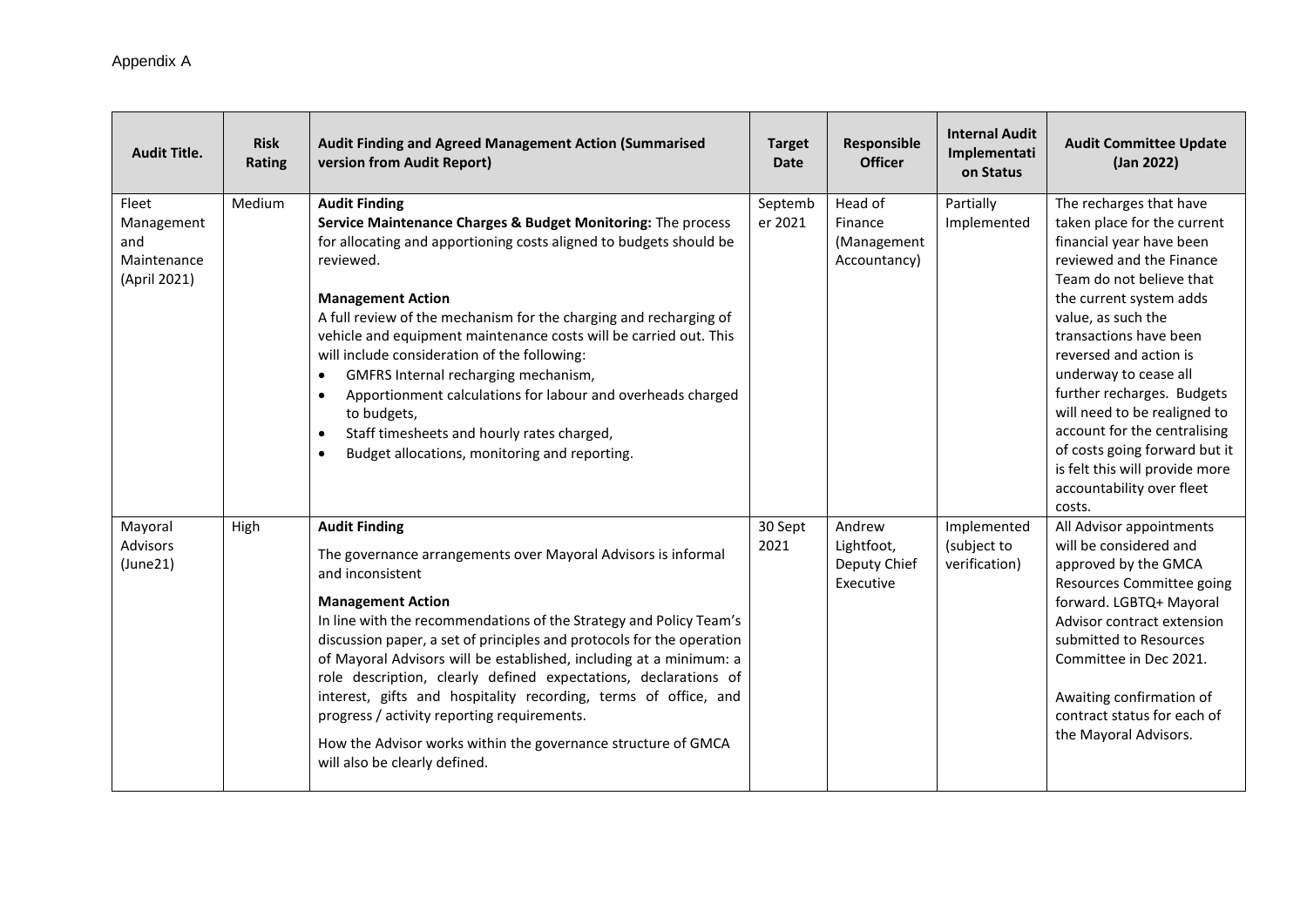| <b>Audit Title.</b>                                                                | <b>Risk</b><br>Rating | <b>Audit Finding and Agreed Management Action (Summarised</b><br>version from Audit Report)                                                                                                                                                                                                                                                                                                                                                                                                                                                                                                                                                                                                                                                                                                                                                                | <b>Target</b><br><b>Date</b>                       | Responsible<br><b>Officer</b>                     | <b>Internal Audit</b><br>Implementati<br>on Status       | <b>Audit Committee Update</b><br>(Jan 2022)                                                                                                                                                                                                                                                                                                                                                                                                                                                                |
|------------------------------------------------------------------------------------|-----------------------|------------------------------------------------------------------------------------------------------------------------------------------------------------------------------------------------------------------------------------------------------------------------------------------------------------------------------------------------------------------------------------------------------------------------------------------------------------------------------------------------------------------------------------------------------------------------------------------------------------------------------------------------------------------------------------------------------------------------------------------------------------------------------------------------------------------------------------------------------------|----------------------------------------------------|---------------------------------------------------|----------------------------------------------------------|------------------------------------------------------------------------------------------------------------------------------------------------------------------------------------------------------------------------------------------------------------------------------------------------------------------------------------------------------------------------------------------------------------------------------------------------------------------------------------------------------------|
| Mayoral<br><b>Advisors</b><br>(June21)                                             | Medium                | <b>Audit Finding</b><br>There is a lack of transparency over the work of the Mayoral<br>Advisors and advisory panels                                                                                                                                                                                                                                                                                                                                                                                                                                                                                                                                                                                                                                                                                                                                       | 30 Sept<br>2021                                    | Andrew<br>Lightfoot,<br>Deputy Chief<br>Executive | Partially<br>Implemented<br>(subject to<br>verification) | Annual progress reports will<br>be submitted the full GMCA<br>going forward. The first<br>reports from the Advisory<br>Panels was considered at                                                                                                                                                                                                                                                                                                                                                            |
|                                                                                    |                       | <b>Management Action</b>                                                                                                                                                                                                                                                                                                                                                                                                                                                                                                                                                                                                                                                                                                                                                                                                                                   |                                                    |                                                   |                                                          | the meeting on 10 <sup>th</sup>                                                                                                                                                                                                                                                                                                                                                                                                                                                                            |
|                                                                                    |                       | The GMCA website will include a page for each Mayoral Advisor and<br>advisory panel/group/task force, which is kept up to date with basic<br>information such as: terms of reference, members lists, informal<br>records of meetings, recent and planned activities, progress<br>reports, and formal annual reports. Where an Advisor steps down<br>or a panel is discontinued, this should be made clear on the website.                                                                                                                                                                                                                                                                                                                                                                                                                                  |                                                    |                                                   |                                                          | September 2021.                                                                                                                                                                                                                                                                                                                                                                                                                                                                                            |
| <b>GMCA</b><br>Performance<br>Management<br>and Reporting<br>Framework<br>(June21) | High                  | <b>Audit Finding</b><br>Develop and agree a GMCA Performance Management Framework.<br><b>Management Action</b><br>The principles for a defined GMCA-wide performance management<br>framework should be set out in a report to the GMCA Board for<br>This should be developed in consultation with<br>approval.<br>Directorates / SLT to ensure full engagement and agreement with<br>the principles.<br>This should include, at a minimum:<br>an agreement of the need for a succinct but comprehensive<br>$\bullet$<br>set of KPIs / measures / outcomes (to be defined within the<br>annual Business Plan).<br>the frequency at which these measures will be calculated and<br>$\bullet$<br>reported; and,<br>the forums / groups (both internal and external) that will have<br>$\bullet$<br>sight of and scrutiny/challenge over the reported figures. | 30 Sept<br>2021<br>(Extende<br>d to April<br>2022) | Andrew<br>Lightfoot,<br>Deputy Chief<br>Executive | Partially<br>Implemented<br>(subject to<br>verification) | A suite of Corporate and<br>Directorate KPIs has been<br>developed and agreed by<br>SLT. These KPIs will be<br>reported Quarterly,<br>commencing third quarter<br>2021. These mainly relate to<br>corporate health indicators.<br>Delivery performance<br>metrics to be included in the<br>revised Corporate Plan and<br><b>Business Plans.</b><br>The Terms of Reference of<br>the GMCA Resources<br>Committee will be expanded<br>to incorporate responsibility<br>for oversight of GMCA<br>performance. |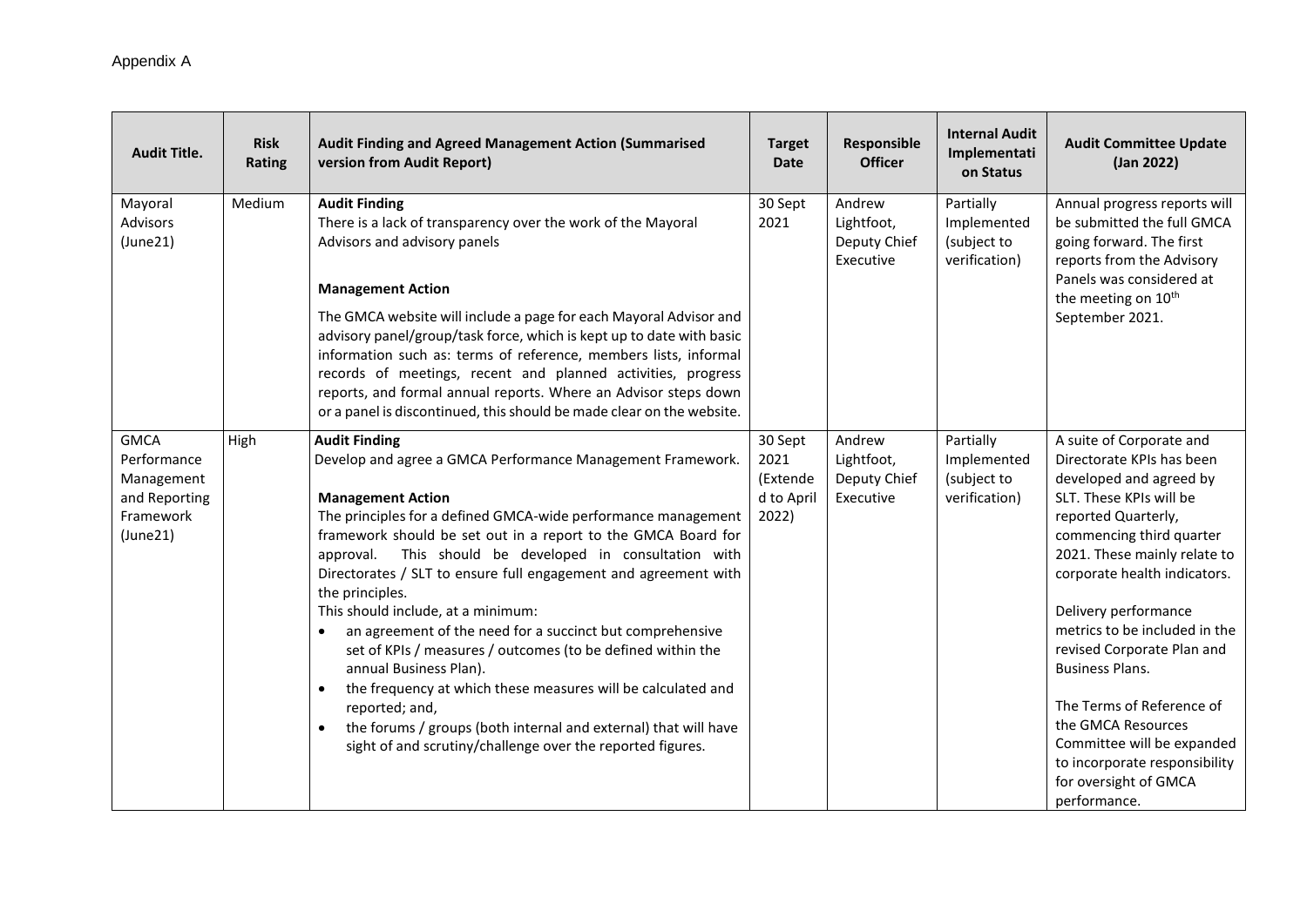| <b>Audit Title.</b>                                                                | <b>Risk</b><br>Rating | <b>Audit Finding and Agreed Management Action (Summarised</b><br>version from Audit Report)                                                                                                                                                                                                                                                                                                                                                                                                                                                                                                                                                                                                                                                            | <b>Target</b><br><b>Date</b>                       | Responsible<br><b>Officer</b>                     | <b>Internal Audit</b><br>Implementati<br>on Status                                                            | <b>Audit Committee Update</b><br>(Jan 2022)                                                                                                                                                                                                                                                                                                                                                                                                         |
|------------------------------------------------------------------------------------|-----------------------|--------------------------------------------------------------------------------------------------------------------------------------------------------------------------------------------------------------------------------------------------------------------------------------------------------------------------------------------------------------------------------------------------------------------------------------------------------------------------------------------------------------------------------------------------------------------------------------------------------------------------------------------------------------------------------------------------------------------------------------------------------|----------------------------------------------------|---------------------------------------------------|---------------------------------------------------------------------------------------------------------------|-----------------------------------------------------------------------------------------------------------------------------------------------------------------------------------------------------------------------------------------------------------------------------------------------------------------------------------------------------------------------------------------------------------------------------------------------------|
| <b>GMCA</b><br>Performance<br>Management<br>and Reporting<br>Framework<br>(June21) | <b>Medium</b>         | <b>Audit Finding</b><br>Ensure alignment between the GMS and GMCA Business Plan<br>priorities, including specific and measurable targets and timescales.<br><b>Management Action</b><br>The refreshed GMS and implementation plan should clearly<br>a)<br>identify those actions/activities that are the responsibility of the<br>GMCA to deliver (either wholly or as a partner/influencer).<br>All such actions/activities should be included in the GMCA<br>b)<br>Business Plan to ensure that there is a direct and explicit link<br>between Business Plan priorities and GMS priorities.<br>The GMCA Business Plan should, wherever possible, include defined<br>and measurable targets and timescales for the delivery of planned<br>activities. | 30 Sept<br>2021<br>(Extende<br>d to April<br>2022) | Andrew<br>Lightfoot,<br>Deputy Chief<br>Executive | Extended<br>Proposal to<br>extend the<br>deadline to<br>April 2022 in<br>line with<br>refreshed<br><b>GMS</b> | The re-launch of the revised<br>Greater Manchester<br>Strategy (GMS) and the new<br>corporate business plan<br>(3yr) and (1yr) business<br>plans has been postponed<br>to February 2022. These will<br>include alignment /<br>prioritisation of GMCAs<br>delivery and performance<br>metrics.<br>Work has been undertaken<br>to collate corporate health<br>metrics,<br>directorate performance<br>metrics and headline<br>milestones for the year. |